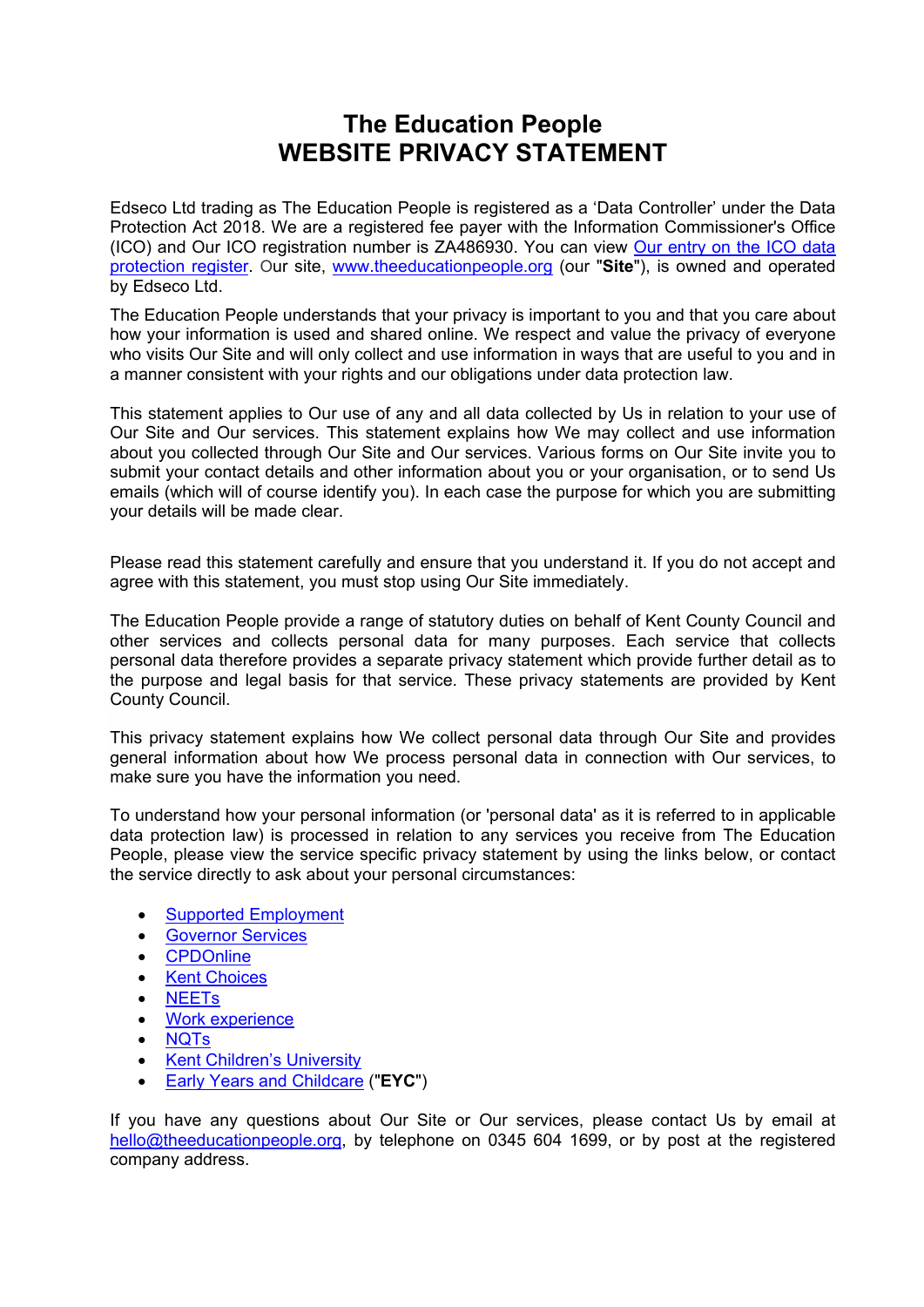# 1. **Definitions and Interpretation**

In this statement the following terms shall have the following meanings:

| "Account"   | means an account required to access and/or use<br>certain areas and features of Our Site;                                                                                                                                                              |  |  |
|-------------|--------------------------------------------------------------------------------------------------------------------------------------------------------------------------------------------------------------------------------------------------------|--|--|
| "Cookie"    | means a small text file placed on your computer or<br>device by Our Site when you visit certain parts of Our<br>Site and/or when you use certain features of Our Site.<br>Details of the Cookies used by Our Site are set out in<br>section 12, below; |  |  |
| "Our Site"  | means this website www.theeducationpeople.org                                                                                                                                                                                                          |  |  |
| "We/Us/Our" | means Edseco Ltd trading as The Education People,<br>Reg. No. ZA486930, whose registered address is<br>Room G73, Sessions House, County Hall, County<br>Road, Maidstone, Kent, ME14 1XQ.                                                               |  |  |

# 2. **Scope – What Does This Policy Cover?**

- 2.1 This privacy statement applies only to your use of Our Site and Our services. It does not extend to any websites that are linked to from Our Site (whether we provide those links or whether they are shared by other users). We have no control over how your data is collected, stored or used by other websites and we advise you to check the privacy statements of any such websites before providing any data to them.
- 2.2 This privacy statement applies to you if you are a customer, supplier, visitor to our Site or applicant for a job with us. For the purposes of this privacy statement:
	- Applicants an individual who is applying for a job with us.
	- Customer any person who purchases any of Our services, or any individual who works for an organisation which purchases any of Our services, or any person who is a customer of an organisation to whom we provide Our services (such as EYC providers).
	- Supplier business contacts in our supplier organisations.
	- Site Visitors anyone who visits Our Site.
	- Outdoor Learning User any person who purchases products or services via our Outdoor Learning booking portal whether for themselves or on behalf of a third party, including children.

## 3. **How and What Data Do We Collect?**

- 3.1 Some data will be collected automatically by Our Site (for further details, please see section 12 on Our use of Cookies and Our cookie policy), other data will only be collected if you voluntarily submit it, for example, when signing up for an Account.
- 3.2 Depending upon your use of Our Site and Our services, We may collect some or all of the following personal data about you:

3.2.1 name and other identifiers such as National Insurance number;

3.2.2 business/company/organisation name and job title;

3.2.3 contact information such as email addresses and telephone numbers;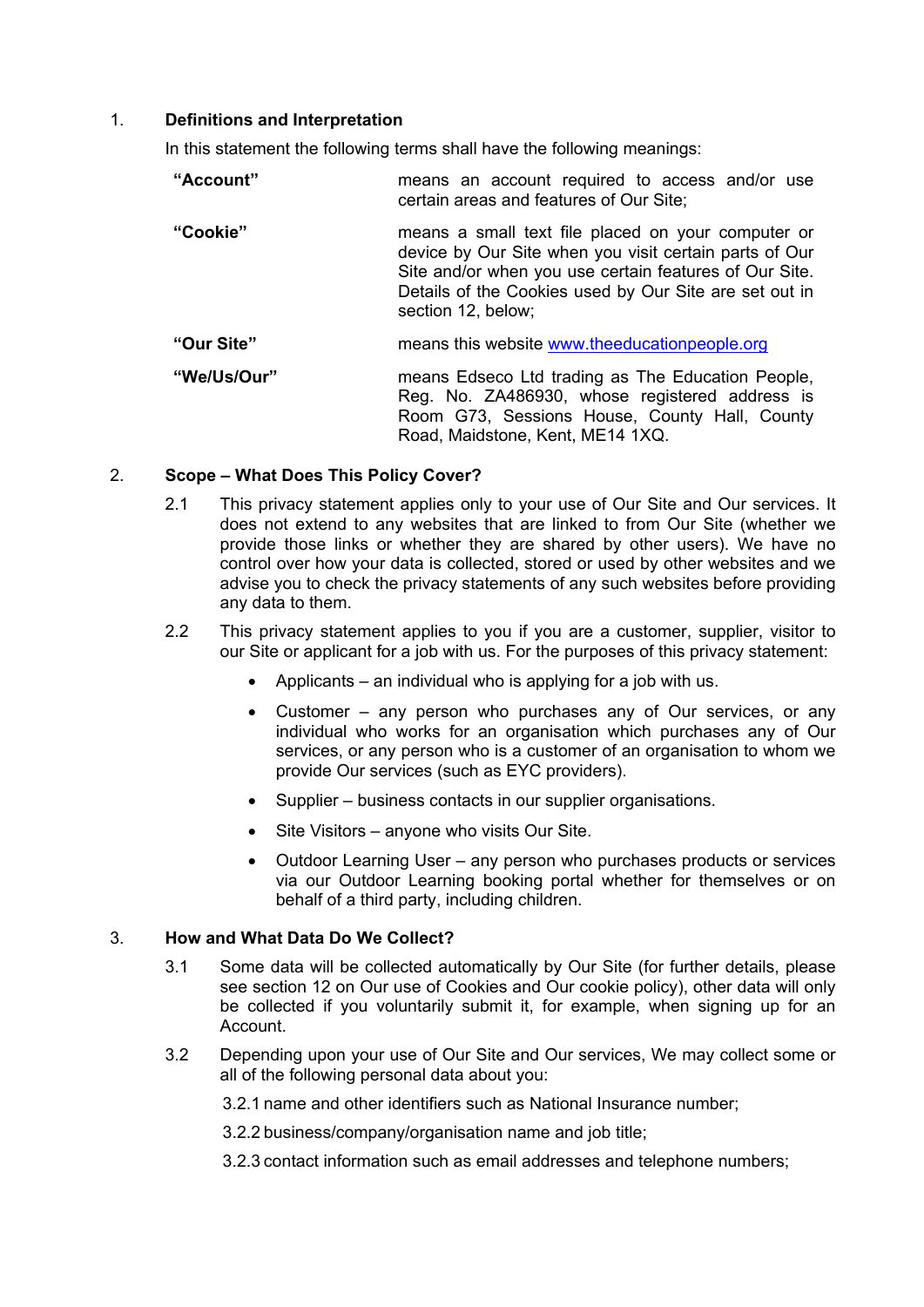- 3.2.4 information we collect in connection with the services we provide on behalf of Kent County Council, including but not limited to parental declarations provided to Early Years and Childcare teams in respect of Free Early Education entitlement and your child's attendance at an EYC provider;
- 3.2.5 demographic information such as post code, preferences and interests;
- 3.2.6 IP address (automatically collected);
- 3.2.7 web browser type and version (automatically collected);
- 3.2.8 operating system (automatically collected);
- 3.2.9 a list of URLs starting with a referring site, your activity on Our Site, and the site you exit to (automatically collected);
- 3.3 In respect of Outdoor Learning Users We may collect some or all of the personal data set out at section 3.2 above which may include personal data provided in respect of any third party, including children, for whom you may purchase products or services for.

# 4. **How Do We Use Your Data?**

- 4.1 All personal data is processed and stored securely. We will only use your personal data when the law allows Us to do so. Most commonly, We will use your personal data in the following circumstances:
	- Where We need to perform the contract we are about to enter into or have entered into with you.
	- Where it is necessary for Our legitimate interests (or those of a third party) and your interests and fundamental rights do not override those interests. The legitimate interests We rely on are set out next to each purpose below.
	- Where We need to comply with a legal obligation.
- 4.2 Generally, we do not rely on consent as a legal basis for processing your personal data although we will get your explicit consent to process any special categories of data. If we rely on your consent to process personal data, you may withdraw your consent at any time (see section 9 below).
- 4.3 We will comply with Our obligations and safeguard your rights under data protection laws at all times.
- 4.4 We may use the personal data that We collect for the following purposes. For each purpose, We describe the legal bases We rely on to justify such use of your personal data.

| Category         | <b>Purpose/Activity</b>                                                 | Type of data                                                                           | Legal basis                                                                                                                                                                                                                |
|------------------|-------------------------------------------------------------------------|----------------------------------------------------------------------------------------|----------------------------------------------------------------------------------------------------------------------------------------------------------------------------------------------------------------------------|
| <b>Applicant</b> | To consider you for a<br>role, if you are applying for<br>a job with Us | (a) Applicant's identity and<br>contact details<br>(b) Education and career<br>history | (i) Necessary to take steps in order to<br>enter a contract with you<br>(ii) Necessary for Our legitimate<br>interests in attracting good quality<br>candidates for The Education People<br>(iii) To comply with Our legal |
|                  |                                                                         |                                                                                        | obligations, such as to make<br>reasonable adjustments                                                                                                                                                                     |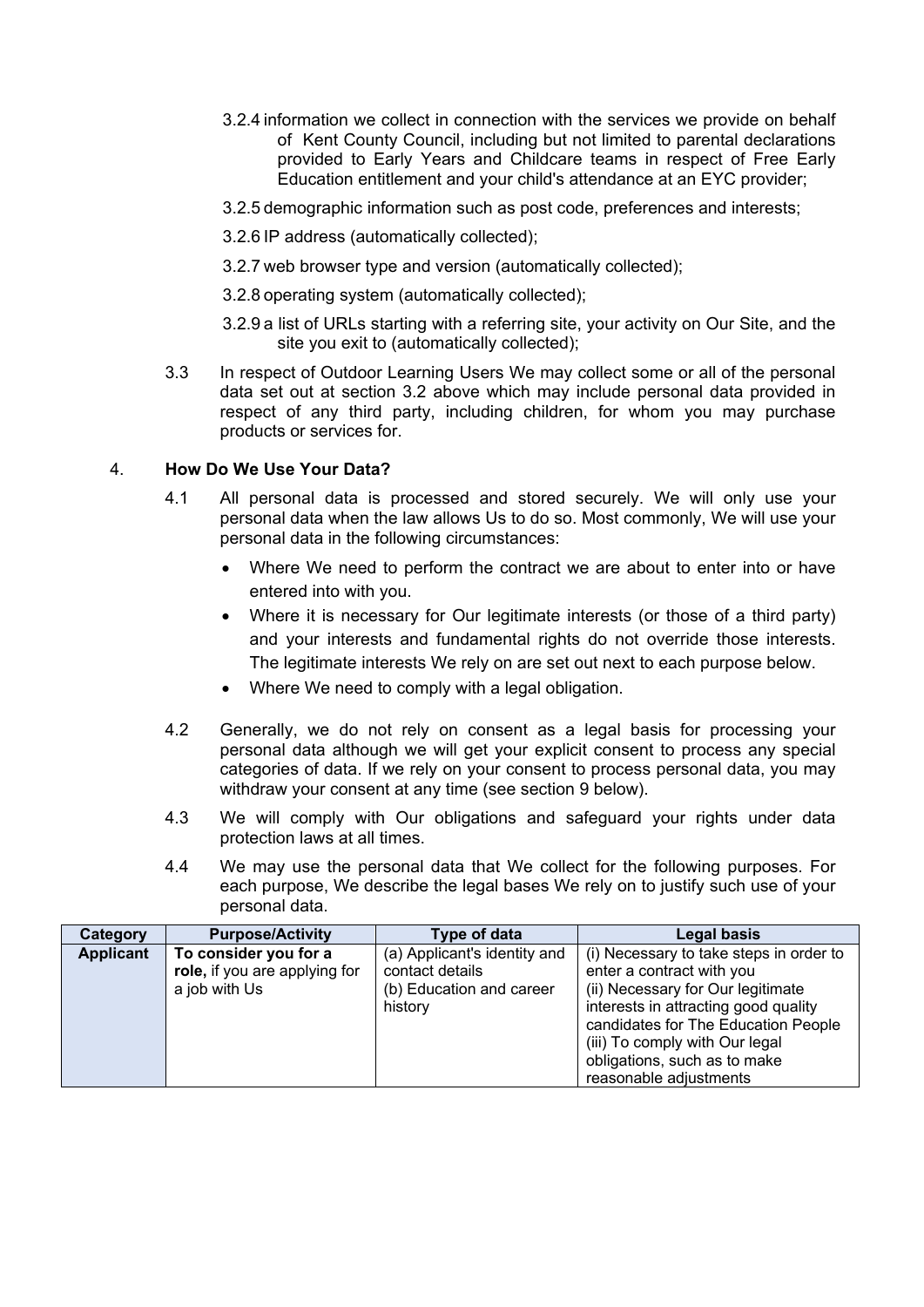| <b>Category</b>                                                               | <b>Purpose/Activity</b>                                                                                                                                                                                                                                                                             | Type of data                                                                                                                                                                                                                                                                                                                                                           | <b>Legal basis</b>                                                                                                                                                                                                                                                                                                                                                                |
|-------------------------------------------------------------------------------|-----------------------------------------------------------------------------------------------------------------------------------------------------------------------------------------------------------------------------------------------------------------------------------------------------|------------------------------------------------------------------------------------------------------------------------------------------------------------------------------------------------------------------------------------------------------------------------------------------------------------------------------------------------------------------------|-----------------------------------------------------------------------------------------------------------------------------------------------------------------------------------------------------------------------------------------------------------------------------------------------------------------------------------------------------------------------------------|
| <b>Customer</b>                                                               | To provide Our services<br>to you, or your employer if<br>We provide services to your<br>employer, and to manage<br>our relationship with you<br>including managing your<br>account, communicating<br>with you about Our services<br>and to provide you with<br>updates to Our privacy<br>statement | (a) Your identity and<br>contact details<br>(b) Information about your<br>use (or your employer's<br>use) of Our services, and<br>communications between<br>Us and you                                                                                                                                                                                                 | (i) Performance of a contract with you<br>(if the services are provided to you<br>directly)<br>(ii) Necessary for Our legitimate<br>interests in providing Our services to<br>your employer<br>(iii) Complying with a legal obligation,<br>where We provide statutory services<br>to you                                                                                          |
| <b>Outdoor</b><br>Learning<br><b>Users</b>                                    | To provide Our services<br>to you, and to the<br>individuals for whom you<br>have purchased our<br>services, to manage our<br>relationship with you and to<br>provide you with<br>information about our<br>services including providing<br>you with marketing<br>information                        | (a) Your identity and<br>contact details<br>(b) Information about your<br>use of Our services, and<br>communications between<br>Us and you<br>(c) Your marketing and<br>communication<br>preferences                                                                                                                                                                   | (i) Performance of a contract with you<br>and/or the individual for whom you<br>have purchased services<br>(ii) Necessary for Our legitimate<br>interests to conduct direct marketing<br>to our current and prospective<br><b>Outdoor Learning Users</b>                                                                                                                          |
| <b>EYC</b><br><b>Customers</b>                                                | To enable you to claim<br>the correct Free Early<br><b>Education entitlement for</b><br>your child, and to enable<br>us to provide compliance<br>checks to EYC providers to<br>ensure Free Early<br>Education is being correctly<br>provided.                                                       | (a) Your identity and<br>contact details<br>(b) Information contained<br>in parental declarations<br>you provide to the EYC<br>provider in respect of Free<br><b>Early Education</b><br>entitlement<br>(c) Details of your child's<br>attendance at the EYC<br>provider<br>(d) Reports provided to us<br>by the KCC Management<br>Information and<br>Intelligence Team | (i) Performance of a contract between<br>you and your EYC provider<br>(ii) Necessary for Our legitimate<br>interests in providing compliance<br>checks to EYC providers, and for the<br>legitimate interests of EYC providers,<br>The Education People and any person<br>authorised by KCC to ensure that<br>parents receive their correct<br>entitlement to Free Early Education |
| <b>Education</b><br>Safeguardi<br>ng Service<br>- Support<br>Package<br>users | To provide Our services<br>to you, and to the<br>individuals for whom you<br>have purchased our<br>services, to manage our<br>relationship with you and to<br>provide you with<br>information about our<br>services including providing<br>you with marketing<br>information.                       | (a) Your identity and<br>contact details<br>(b) Information about your<br>use of Our services, and<br>communications between<br>Us and you<br>(c) Your marketing and<br>communication<br>preferences                                                                                                                                                                   | (i) Performance of a service level<br>agreement between you and the<br><b>Education Safeguarding Service</b><br>(ii) Necessary for Our legitimate<br>interests to conduct direct marketing<br>to our current and prospective<br><b>Education Safeguarding Service</b><br><b>Users</b>                                                                                             |
| <b>Supplier</b>                                                               | To carry out Our<br>contractual obligations to<br>you, if you are Our supplier<br>or subcontractor, or your<br>employer if you work for<br>one of Our suppliers,<br>including to manage Our<br>payments to you                                                                                      | (a) Your identity and<br>contact details<br>(b) Information about our<br>use of your services (or<br>your employer's services),<br>and communications<br>between Us and you<br>(c) Information about Our<br>payments to you                                                                                                                                            | (i) Performance of a contract with you<br>(if the services are provided to you<br>directly)<br>(ii) Necessary for Our legitimate<br>interests in receiving services from<br>Our suppliers to ensure our business<br>is run efficiently                                                                                                                                            |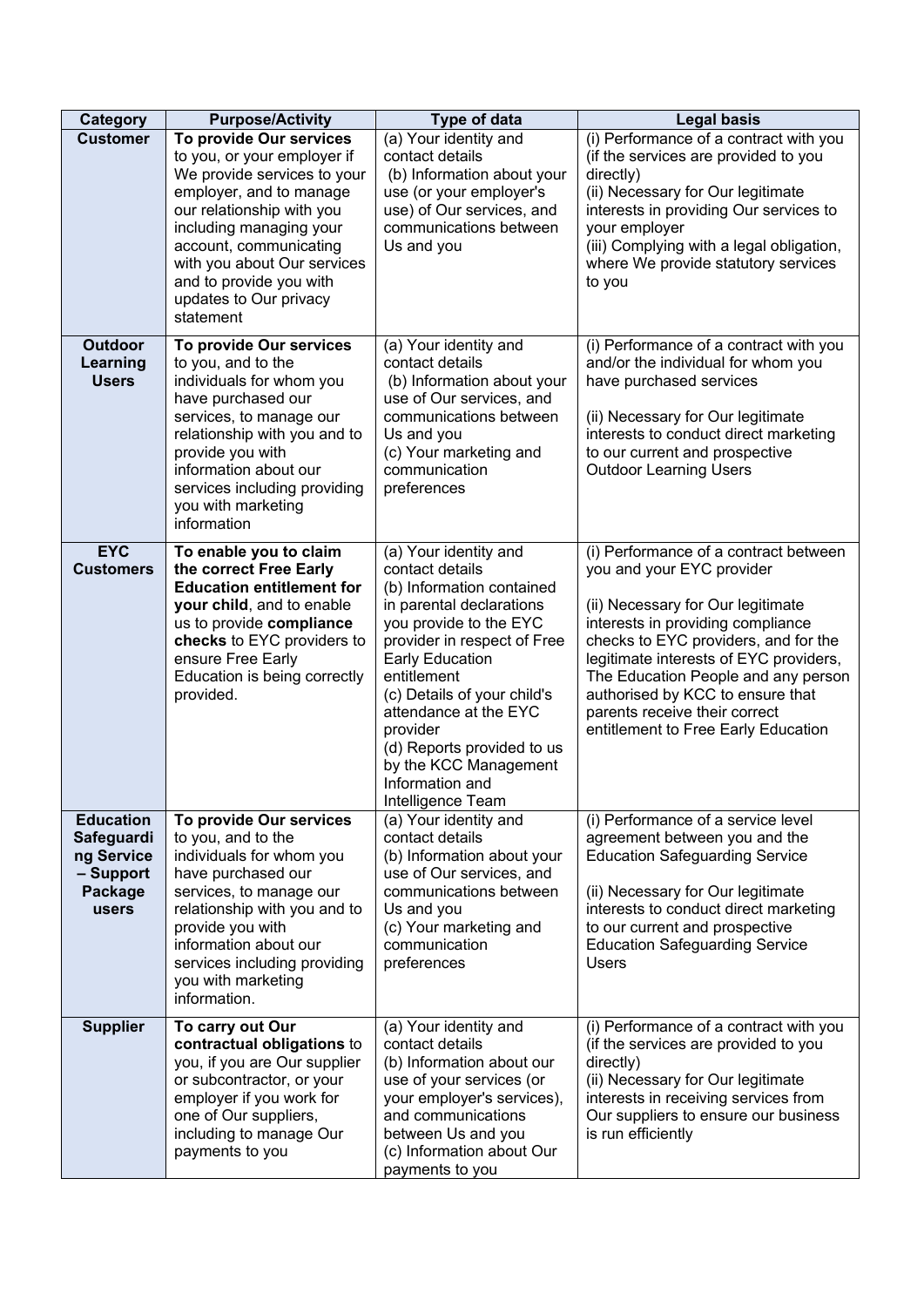| Category          | <b>Purpose/Activity</b>                             | Type of data                             | <b>Legal basis</b>                                |
|-------------------|-----------------------------------------------------|------------------------------------------|---------------------------------------------------|
| <b>Customer</b>   | Provide you with                                    | (a) Your identity and                    | (i) Necessary for Our legitimate                  |
|                   | newsletters and                                     | contact details                          | interests to conduct direct marketing             |
|                   | marketing information                               | (b) Information about your               | to our current Customers                          |
|                   | related to Our services and                         | use of Our services                      |                                                   |
|                   | activities which you request                        | (c) Your marketing and                   | (ii) Where you are a prospective                  |
|                   | from us or which we feel                            | communication                            | Customer, We will obtain your opt-in              |
|                   | may be of interest to you,                          | preferences                              | consent to send you marketing                     |
|                   | and to enable us to analyse                         |                                          | communications                                    |
|                   | use of Our services and                             |                                          |                                                   |
|                   | create marketing and                                |                                          |                                                   |
|                   | promotional plans                                   |                                          |                                                   |
| <b>Customer</b>   | <b>Market Research</b>                              | (a) Identity and contact                 | Necessary for Our legitimate interests            |
|                   | purposes - for assessment                           | details of Customers                     | to study how our Customers use Our                |
|                   | and analysis of Our                                 | (b) Information about your               | services, to develop Our services and             |
|                   | Customers, to create sales,                         | use of Our services                      | to inform Our marketing strategy                  |
|                   | marketing and promotional                           |                                          |                                                   |
|                   | plans and to seek your                              |                                          |                                                   |
|                   | thoughts and opinions on                            |                                          |                                                   |
|                   | the services We provide                             |                                          |                                                   |
| All users of      | For security purposes                               | <b>Technical information</b>             | (i) Necessary for Our legitimate                  |
| our Site          | and to administer Our                               | including your IP address,               | interests in running Our business, to             |
|                   | $Site - to provide you with$                        | the type of browser you                  | ensure the security of Our systems, to            |
|                   | access to Our Site, to                              | use and other information                | assist us in the provision of                     |
|                   | maintain and enhance the                            | as set out in our cookies                | administration and IT services,                   |
|                   | Site and to ensure that                             | policy                                   | network security, to prevent fraud and            |
|                   | content from it is presented                        |                                          | in the context of a business                      |
|                   | in the most effective                               |                                          | reorganisation or company                         |
|                   | manner for you and your                             |                                          | restructuring exercise                            |
|                   | computer, and to enhance                            |                                          | (ii) Necessary to comply with a legal             |
|                   | the user experience                                 |                                          | obligation                                        |
| All               | <b>Business purposes - for</b>                      | (a) Your identity and                    | (i) Necessary for Our legitimate                  |
| categories        | business monitoring,                                | contact details                          | interests in running Our business                 |
|                   | improving Our services,                             | (b) Information about your               | efficiently and successfully and in               |
|                   | and record keeping                                  | use of Our services and                  | order to keep Our records updated                 |
|                   | including maintaining Our                           | about any complaints or                  | (ii) Necessary to comply with a legal             |
|                   | accounts, complying with                            | enquiries you have made                  | obligation                                        |
|                   | good practice and for other                         | to Us                                    |                                                   |
|                   | administrative, operational                         |                                          |                                                   |
|                   | and security reasons                                |                                          |                                                   |
| All<br>categories | To prevent and detect<br>crime, fraud or corruption | (a) Your identity and<br>contact details | Necessary to comply with Our legal<br>obligations |
|                   | and to meet Our legal,                              | (b) Your IP address                      |                                                   |
|                   | regulatory and ethical                              | (c) Information about your               |                                                   |
|                   | responsibilities                                    | use of Our services and                  |                                                   |
|                   |                                                     | about any complaints you                 |                                                   |
|                   |                                                     | have made to Us                          |                                                   |

- 4.5 We have put in place appropriate physical and technical measures to safeguard your personal data. In addition, we limit access to your personal data to those employees, agents, contractors and other third parties who have a business need to know. They will only process your personal data on our instructions and they are subject to a duty of confidentiality.
- 4.6 Your personal data may be shared with relevant teams within The Education People or with external partners and agencies involved in delivering services on Our behalf.
- 4.7 The Education People may use personal data to identify individuals who need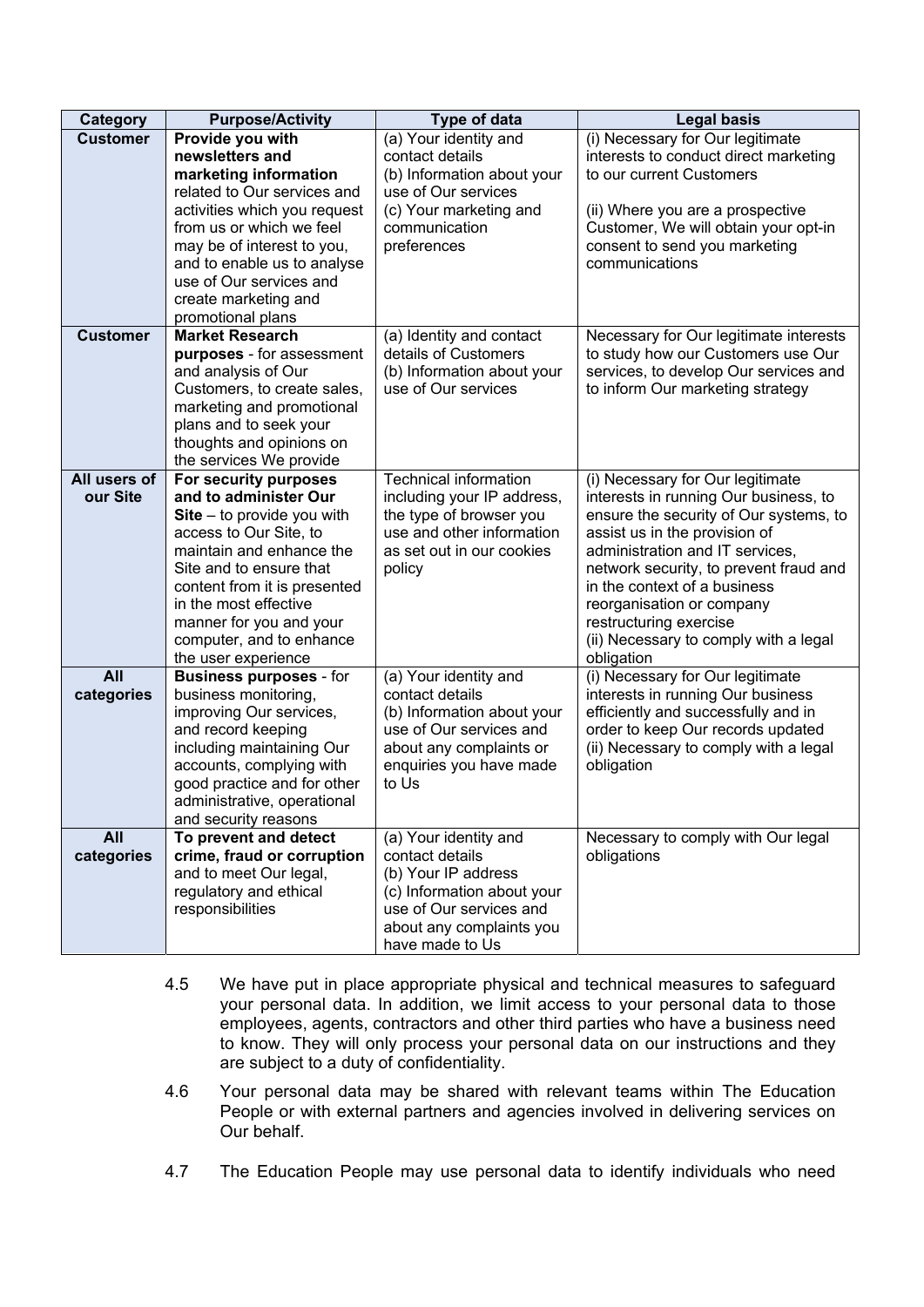additional support during emergencies or major incidents

4.8 By opting into communications from Us, you agree to communications by the following methods; telephone, email, and post. You may unsubscribe or opt-out at any time by contacting us or via the unsubscribe links provided.

## 5. **How and Where Do We Store Your Data?**

- 5.1 We only keep your data for as long as We need to in order to use it as described above in section 4, including for the purposes of satisfying any legal, regulatory, tax, accounting or reporting requirements, and/or for as long as We have your permission to keep it.
- 5.2 To determine the appropriate retention period for personal data, We consider the amount, nature and sensitivity of the personal data, the potential risk of harm from unauthorised use or disclosure of your personal data, the purposes for which We process your personal data and whether We can achieve those purposes through other means, and the applicable legal, regulatory, tax, accounting or other requirements.
- 5.3 However, emails that we send to you or you send to us may be retained as a record of contact and your email address stored for future use in accordance with our record retention schedule.
- 5.4 To understand how your personal data is retained in relation to any services you receive from The Education People, please contact the service directly to ask about your personal circumstances.
- 5.5 If The Education People needs to email sensitive or confidential information to you, we will perform checks to verify the correct email address and may take additional security measures. If sending us such information we recommend using our secure online forms where provided, or the postal service. We may also retain your personal data for a longer period in the event of a complaint or if We reasonably believe there is a prospect of litigation in respect of Our relationship with you.
- 5.6 We may process your personal data using web services, IT administration and support services hosted outside the European Economic Area, but only where a data processing agreement is in place that complies with obligations equivalent to those of the Data Protection Act.
- 5.7 Notwithstanding the security measures that We take, it is important to remember that the transmission of data via the internet may not be completely secure and that you are advised to take suitable precautions when transmitting to Us data via the internet.
- 5.8 When your personal data is no longer required for the purpose it was collected or as required by applicable law, it will be deleted and/or returned to you in accordance with applicable law.
- 5.9 In some circumstances you can ask Us to delete your personal data (see section 9).

# 6. **Do We Share Your Data?**

- 6.1 The Education People does not pass personal data to third parties for marketing, sales or any other commercial purposes without your prior explicit consent.
- 6.2 The Education People does not disclose or share sensitive or confidential information without your explicit consent except in a small number of situations where disclosure is required by law, or where we have good reason to believe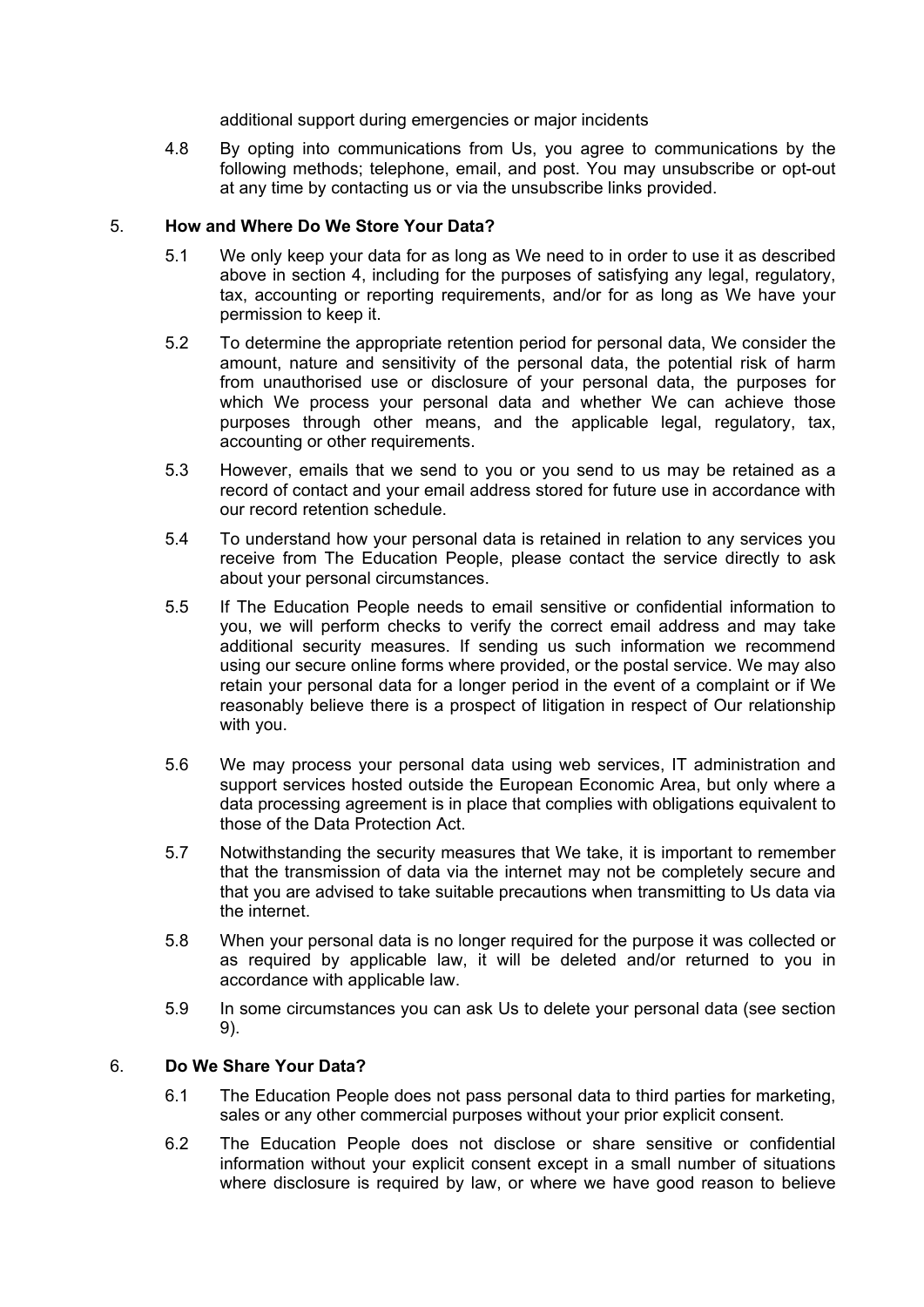that failing to do so would put you or someone else at risk.

- 6.3 We share personal data with Kent County Council where it is required in connection with the statutory duties we provide on the council's behalf. For example, information we collect in connection with providing compliance checks to KCC in respect of EYC providers may be shared with KCC's Management Information Team and the Fraud team at KCC in the event of an investigation.
- 6.4 We may sometimes contract with third parties to supply services to you on Our behalf. These may include payment processing, delivery of goods, search engine facilities, advertising and marketing. In some cases, the third parties may require access to some or all of your data. Where any of your data is required for such a purpose, We will take all reasonable steps to ensure that your data will be handled safely, securely, and in accordance with your rights, Our obligations, and the obligations of the third party under the law.
- 6.5 We may compile statistics about the use of Our Site and Our services including data on traffic, usage patterns, user numbers, sales and other information. All such data will be anonymised and will not include any personally identifying information. We may from time to time share such data with third parties such as prospective investors, affiliates, partners and advertisers. Data will only be shared and used within the bounds of the law.
- 6.6 In certain circumstances We may be legally required to share certain data held by Us, which may include your personal data, for example, where We are involved in legal proceedings, where We are complying with the requirements of legislation, a court order, or a governmental authority. We do not require any further consent from you in order to share your data in such circumstances and will comply as required with any legally binding request that is made of Us.

## 7. **International Transfer of Data**

- 7.1 The personal data that We collect from you may be stored and processed in your region, or transferred to, stored at or otherwise processed outside the European Economic Area ("EEA").
- 7.2 By using Our Site and Our Services, and/or providing Us with your personal data, you acknowledge that We will collect, transfer, store and process your information outside the EEA. We will take all steps reasonably necessary to ensure that your personal data is kept secure and treated in accordance with this privacy statement and the requirements of applicable law wherever the data is located.
- 7.3 Where We transfer your personal data outside the EEA to third parties, We will ensure that appropriate transfer agreements and mechanisms, such as the EU Standard Contractual Clauses, are in place to help ensure that our third party service providers provide an adequate level of protection to your personal data. We will only transfer your personal data outside the EEA in accordance with applicable laws or where you have given Us your consent to do so.

## 8. **What Happens If Our Business Changes Hands?**

- 8.1 We may, from time to time, expand or reduce Our business and this may involve the sale and/or the transfer of control of all or part of Our business. Data provided by users will, where it is relevant to any part of Our business so transferred, be transferred along with that part and the new owner or newly controlling party will, under the terms of this Privacy Policy, be permitted to use the data for the purposes for which it was originally collected by Us.
- 8.2 In the event that any of your data is to be transferred in such a manner, you will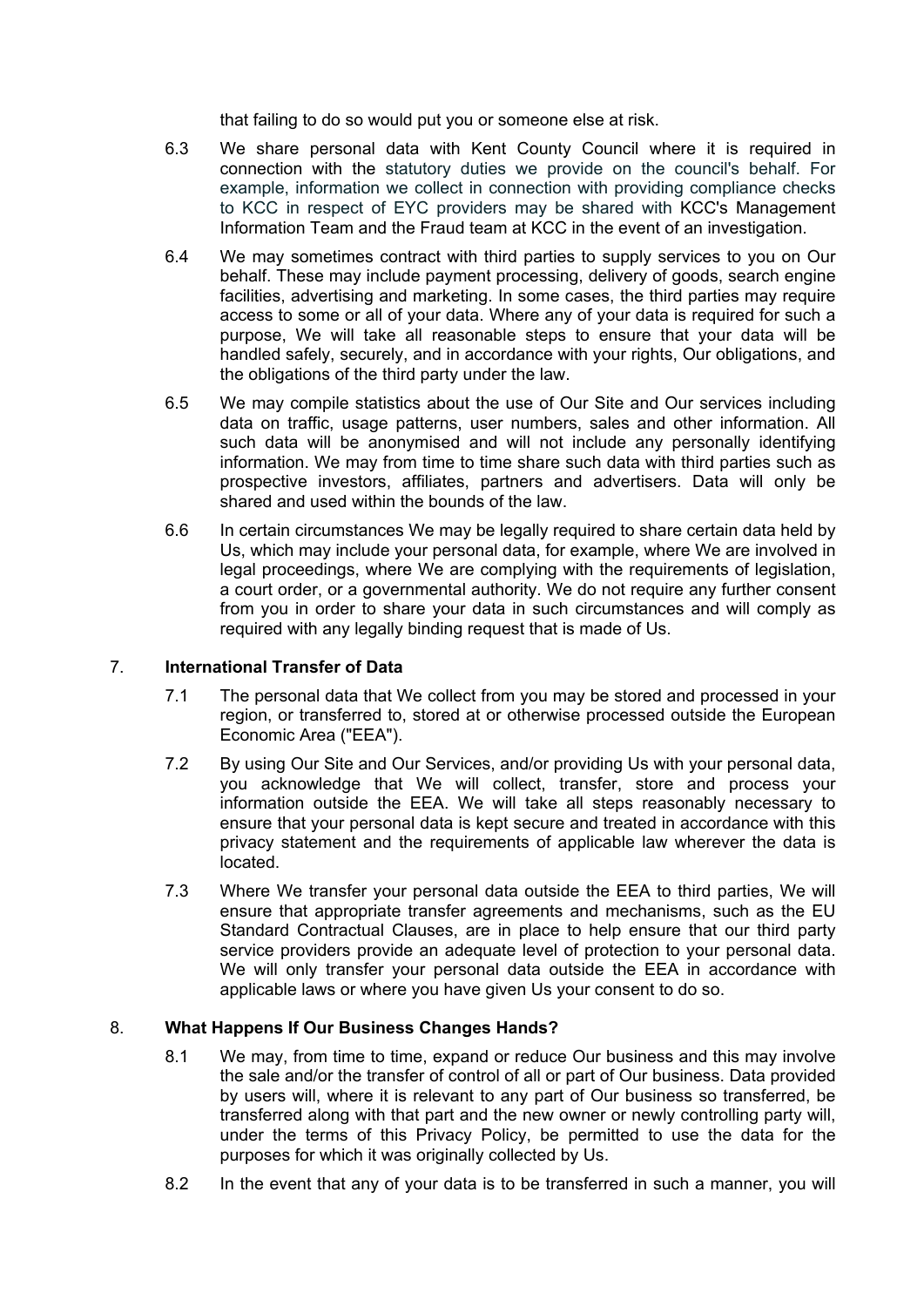not be contacted in advance and informed of the changes.

#### 9. **Your rights**

We will collect, store and process your personal data in accordance with your rights under any applicable data protection laws. Under certain circumstances, you have the following rights in relation to your personal data:

- 9.1 **Subject Access** you have the right to request details of the personal data which We hold about you and copies of such personal data.
- 9.2 **Right to Withdraw Consent** where you have consented to Our processing of your personal data, you have the right to withdraw such consent at any time.
- 9.3 **Data Portability** you may, in certain circumstances, request Us to port (i.e. transmit) your personal data directly to another organisation or to you.
- 9.4 **Rectification** We want to ensure that the personal data about you that We hold is accurate and up to date. If you think that any information We have about you is incorrect or incomplete, please let Us know. To the extent required by applicable laws, We will rectify or update any incorrect or inaccurate personal data about you.
- 9.5 **Erasure** (**'right to be forgotten'**) you have the right to have your personal data 'erased' in certain specified situations.
- 9.6 **Restriction of processing** you have the right in certain specified situations to require Is to stop processing your personal data. This may delay or prevent us delivering a service to you. We will seek to comply with your request but may be required to hold or process data to comply with our legal duties).
- 9.7 **Object to processing** You have the right to object to specific types of processing of your personal data, such as, where We are processing your personal data for the purposes of direct marketing.
- 9.8 **Prevent automated decision-taking** in certain circumstances, you have the right not to be subject to decision being taken solely on the basis of automated processing.

## 10. **Your Right to Withhold Information**

- 10.1 You may access certain areas of Our Site without providing any data at all. However, to use all features and functions available on Our Site you may be required to submit or allow for the collection of certain data.
- 10.2 If you fail to provide certain information when requested, we may not be able to perform the contract we have entered into with you (such as providing you with the services you have requested).
- 10.3 You may restrict your internet browser's use of Cookies.

#### 11. **Cookies**

11.1 Please refer to our cookie policy for information on how Our Site uses cookies and similar technologies in order to distinguish you from other users at www.theeducationpeople.org/cookie-policy.

#### 12. **Contacting Us**

12.1 If you wish to enforce any of your rights under applicable data protection laws, we will respond to your request without undue delay and by no later than one month from receipt of any such request, unless a longer period is permitted by